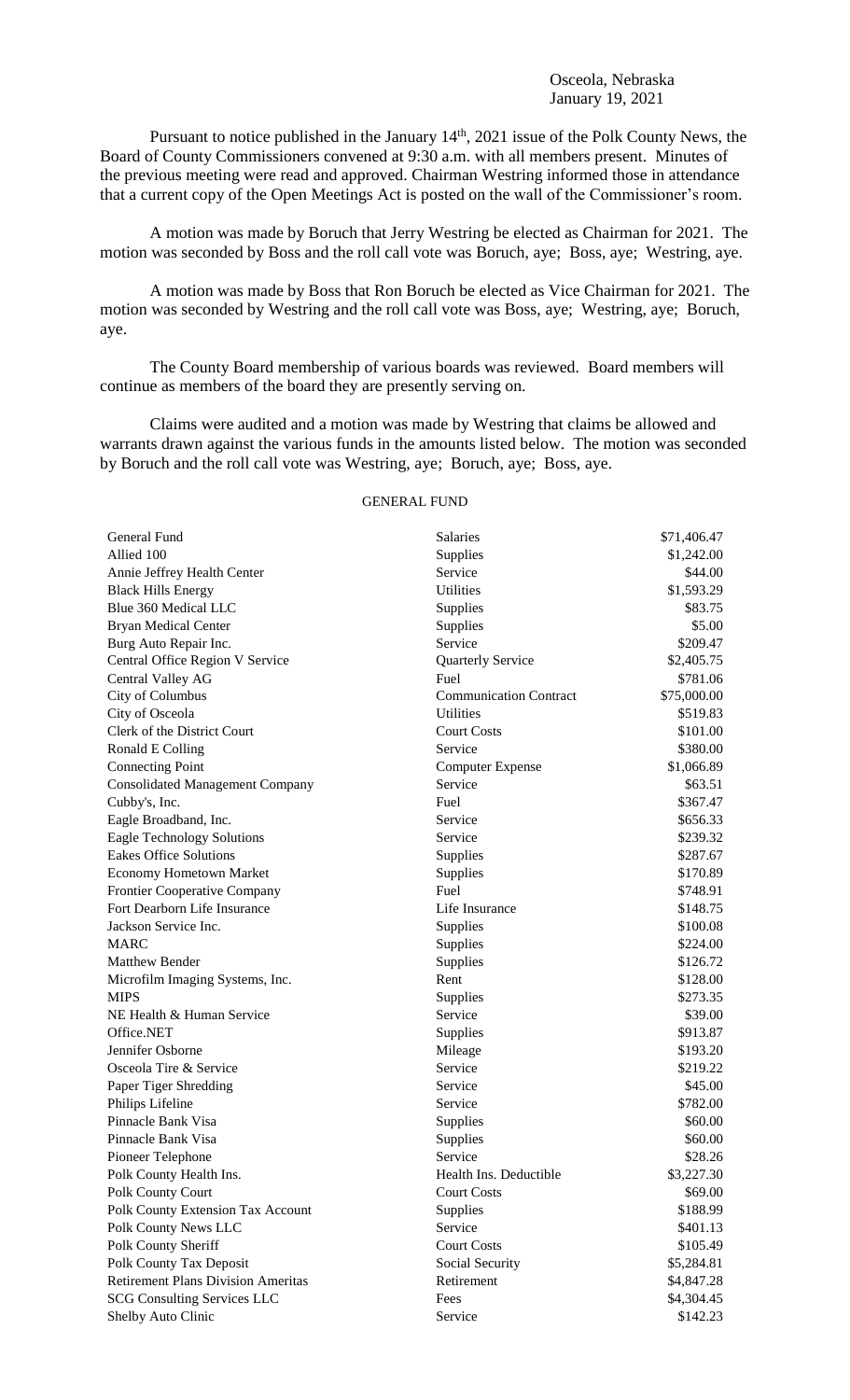| Shelby Lumber Co. Inc.      | <b>Supplies</b> | \$22.99    |
|-----------------------------|-----------------|------------|
| Jaci Swantek                | Mileage         | \$27.60    |
| <b>Thomson Reuters-West</b> | <b>Supplies</b> | \$3,030.38 |
| Tonniges Chevrolet Inc.     | Service         | \$779.63   |
| Triple S Service            | Service         | \$110.00   |
| Ultra Graphics              | <b>Supplies</b> | \$188.50   |
| <b>Verizon Wireless</b>     | Service         | \$35.01    |
| Verizon Wireless **         | Service         | \$886.21   |
| VVS, Inc. Canteen           | Service         | \$59.20    |
| Windstream Nebraska Inc.    | Service         | \$692.85   |
| Darla Winslow               | Mileage         | \$57.50    |
| <b>York News Times</b>      | Service         | \$134.45   |

## ROAD FUND

| Road                                        | Salaries                    | \$29,256.09 |
|---------------------------------------------|-----------------------------|-------------|
| <b>Black Hills Energy</b>                   | Fuel                        | \$271.26    |
| Central Valley Ag                           | Fuel                        | \$6,562.71  |
| City of Osceola                             | <b>Utilities</b>            | \$71.72     |
| City of Stromsburg                          | <b>Utilities</b>            | \$227.96    |
| Eagle Broadband                             | Service                     | \$70.11     |
| Frontier Cooperative Company                | Fuel                        | \$820.98    |
| Fort Dearborn Life Insurance Co.            | Life Insurance              | \$79.54     |
| Christopher J Gabriel                       | Mileage                     | \$548.03    |
| Island Supply Welding Co.                   | Supplies                    | \$70.68     |
| Johnson Sand & Gravel Co. Inc.              | Gravel                      | \$1,261.78  |
| Murphy Tractor & Equipment Co.              | Equipment                   | \$31,340.00 |
| Northside Inc.                              | Repair                      | \$53.50     |
| Osceola Food Mart                           | Fuel                        | \$24.38     |
| Overland Sand & Gravel                      | Gravel and Borrow           | \$1,805.16  |
| Polk County Health Ins.                     | Deductible                  | \$1,242.85  |
| Polk County Health Department               | Service                     | \$70.00     |
| Polk County Tax Deposit Account             | Social Security             | \$2,202.16  |
| Polk Light & Water                          | <b>Utilities</b>            | \$99.84     |
| <b>Rally Auto Parts</b>                     | Parts/Supplies              | \$1,180.01  |
| <b>Retirement Plans Division Ameritas</b>   | Retirement                  | \$1,920.80  |
| Verizon Wireless                            | Service                     | \$64.89     |
| Windstream Nebraska Inc.                    | Service                     | \$224.83    |
|                                             | <b>SENIOR SERVICES FUND</b> |             |
| Eagle Broadband                             | Service                     | \$175.31    |
|                                             | <b>INHERITANCE TAX FUND</b> |             |
| DAS State Accounting -Central Finance       | <b>Computer Expense</b>     | 488.32      |
| Standard Appraisal Services Inc.            | Fees                        | 6,064.00    |
|                                             | 911 EMERGENCY SERVICE FUND  |             |
| Windstream Nebraska Inc.                    | Service                     | 984.74      |
|                                             | <b>WEED FUND</b>            |             |
| <b>Black Hills Energy</b>                   | Service                     | \$63.31     |
| James Carlson                               | Service                     | \$80.00     |
| City of Osceola                             | Utilities                   | \$70.52     |
| <b>Constellation Newenergy Gas Division</b> | <b>Utilities</b>            | \$44.21     |
| Frontier Cooperative Company                | Fuel                        | \$93.64     |
|                                             |                             |             |

The Board approved the collateral pledged by Polk County banks and held in custody by the County Treasurer.

The following fees for the month of December were earned by the various offices and submitted to the County Treasurer. County Treasurer receipts show fees earned were credited to the appropriate county funds.

| Jodie Roberts, Clerk of Dist. Court | \$330.00   |
|-------------------------------------|------------|
| Dwaine W. Ladwig, Sheriff           | \$1,143.30 |